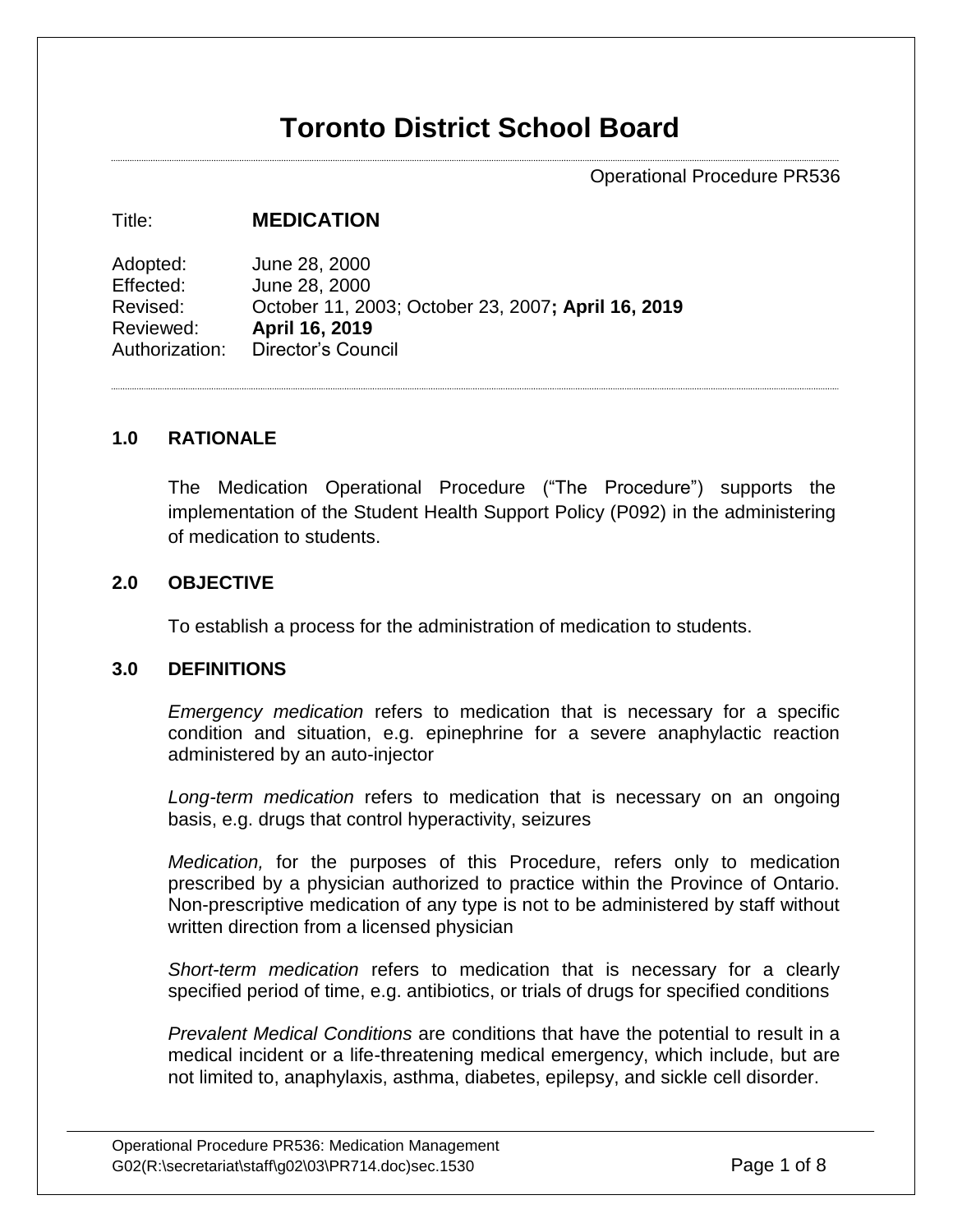## **4.0 RESPONSIBILITY**

Associate Director, Equity, Well-Being, and School Improvement. System Superintendent

## **5.0 APPLICATION AND SCOPE**

This Procedure applies to all school staff and others that have contact with students on a regular basis.

## **6.0 PROCEDURES**

- 6.1 This Procedure applies only to the administration of medications which may be safely administrated by an untrained layperson and does not apply to medications which must be administered by a regulated health professional.
- 6.2 The primary responsibility for the treatment of the medical condition(s) of a student lie with parents/guardians and medical practitioners; and the safety, health, and well-being of students is a shared concern of the Board and its staff, students and parents/guardians.
- 6.3 The Board and its staff are responsible for exercising the duty of care, which a reasonably careful and prudent parent/guardian would exercise. A principal does have a duty under section 265(j) of the *Education Act*: "to give assiduous attention to the health and comfort of the pupils". It must be recognized that staff administering prescribed medication are acting in the place of the parent/guardian of the student and not as health professionals.
- 6.4 In the course of a school day situations may arise that require measures be taken to address students medication needs. The Board authorizes the involvement of designated staff in the essential administration of prescribed medication only when all of the following conditions apply:
	- $(i)$  the use of the medication is prescribed by a physician;
	- (ii) the medication is essential for a student to continue to attend school;
	- (iii) it is necessary that the medication must be taken during school hours or during school-sponsored events;
	- (iv) it is not appropriate for the student to self-administer the medication; and
	- (v) the student's parent/guardian or other authorized adult is not reasonably able to attend at school to administer the medication.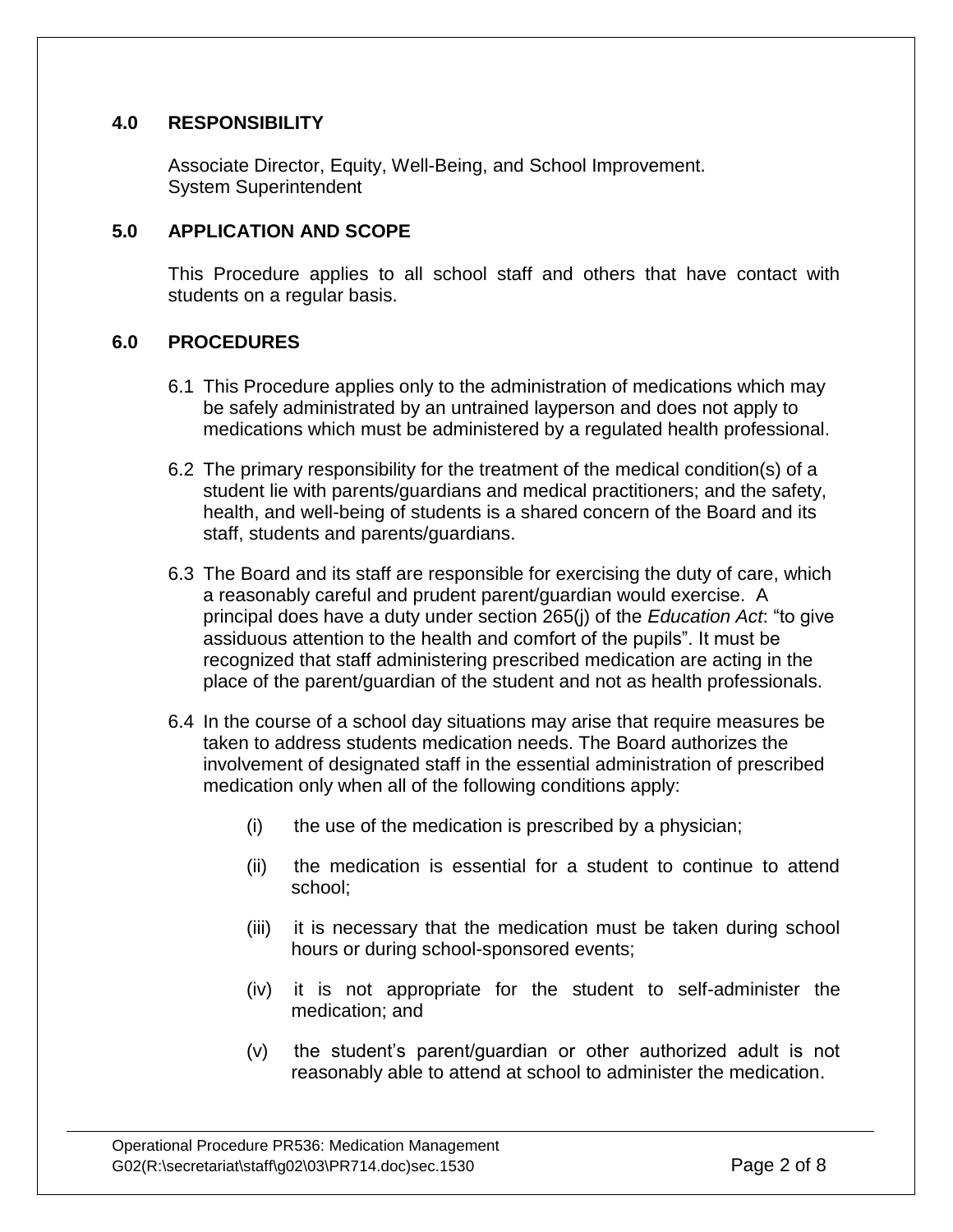- 6.5 Roles and Responsibilities
	- (a) Superintendent, Student Voice, Parent and Community Engagement and Well-Being
		- (i) Ensures that superintendents of schools are aware of this Operational Procedure
	- (b) Superintendent of School
		- (i) Ensures that all staff and school principals are aware of this Operational Procedure
		- (ii) Ensures school principals develop and annually review school based procedures
		- (iii) Determines with the principal any administering of medication which fall beyond the procedures
	- (c) School Principal
		- (i) Ensures that upon registration, parents, guardians, caregiver and students are asked to supply information on any prevalent medical conditions
		- (ii) Obtains informed consent from parent/guardian/student prior to displaying and sharing emergency intervention practices information with staff and other approved individuals related to the student's prevalent medical condition. This information is to be posted in a non-public area of the school (e.g. staff room and/or school office in a sealed non-descriptive envelope, etc.) in accordance with applicable privacy legislation
		- (iii) Obtains consent to administer medication and complete Form 536A, Administration of Prescribed Medication and Form 536B, Management of Emergency Medical Concerns
		- (iv) Collects and maintains health and medical information for all students currently registered in accordance with applicable privacy legislation
		- (v) Designates which person(s) will supervise the administration of medication
		- (vi) Ensures a daily log or record is in place and completed by designated person(s)
		- (vii) Reviews annually school-based procedures for administration and storage of medication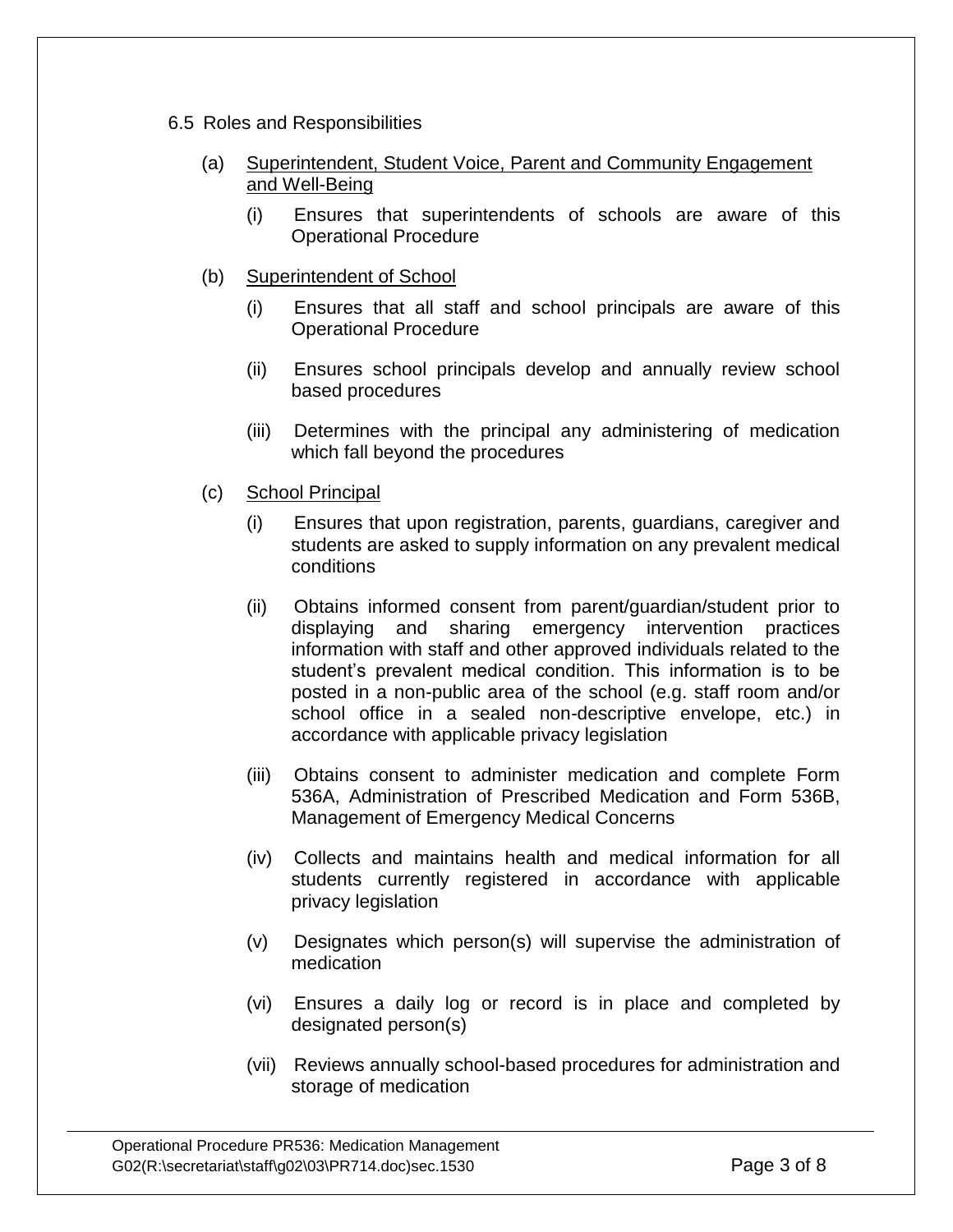- (viii) Ensures information is available for staff designated to administer medication
- (ix) Ensures that staff designated to administer medication have received instructions on the administration of the medication
- (x) Designates an alternate staff member to administer medication if designated staff is absent
- (xi) Reviews and makes decisions regarding the request of a parent/guardian or adult student as detailed on the Form 536A, Administration of Prescribed Medication
- (xii) Provides a letter to parents and students (Form 536F) and necessary forms to parents/guardians about the administering of medication.
- (xiii) Develops a school prevention plan that includes:
	- a procedure to ensure that staff and student will have knowledge of and access to the medication during outdoor activities
	- provision for storage of medication in a safe, accessible place clearly labeled with student's name, physician's name, storage requirements
	- a file of completed forms which can be accessed by designated staff
- (d) Board Staff
	- (i) Will be expected to administer medication which can safely be administered by a layperson provided that this is within the terms and conditions of the employee's collective agreement
	- (ii) Receive information and participate in appropriate activities regarding the administering of a medication
	- (iii) Ensures that the daily log or record is completed
- (e) Parents/Guardians
	- (i) Complete the appropriate Administration of Prescribed Medication forms
	- (ii) Comply with the delivery of medication criteria as outlined on Form 536A and in Letter to Parents/Guardians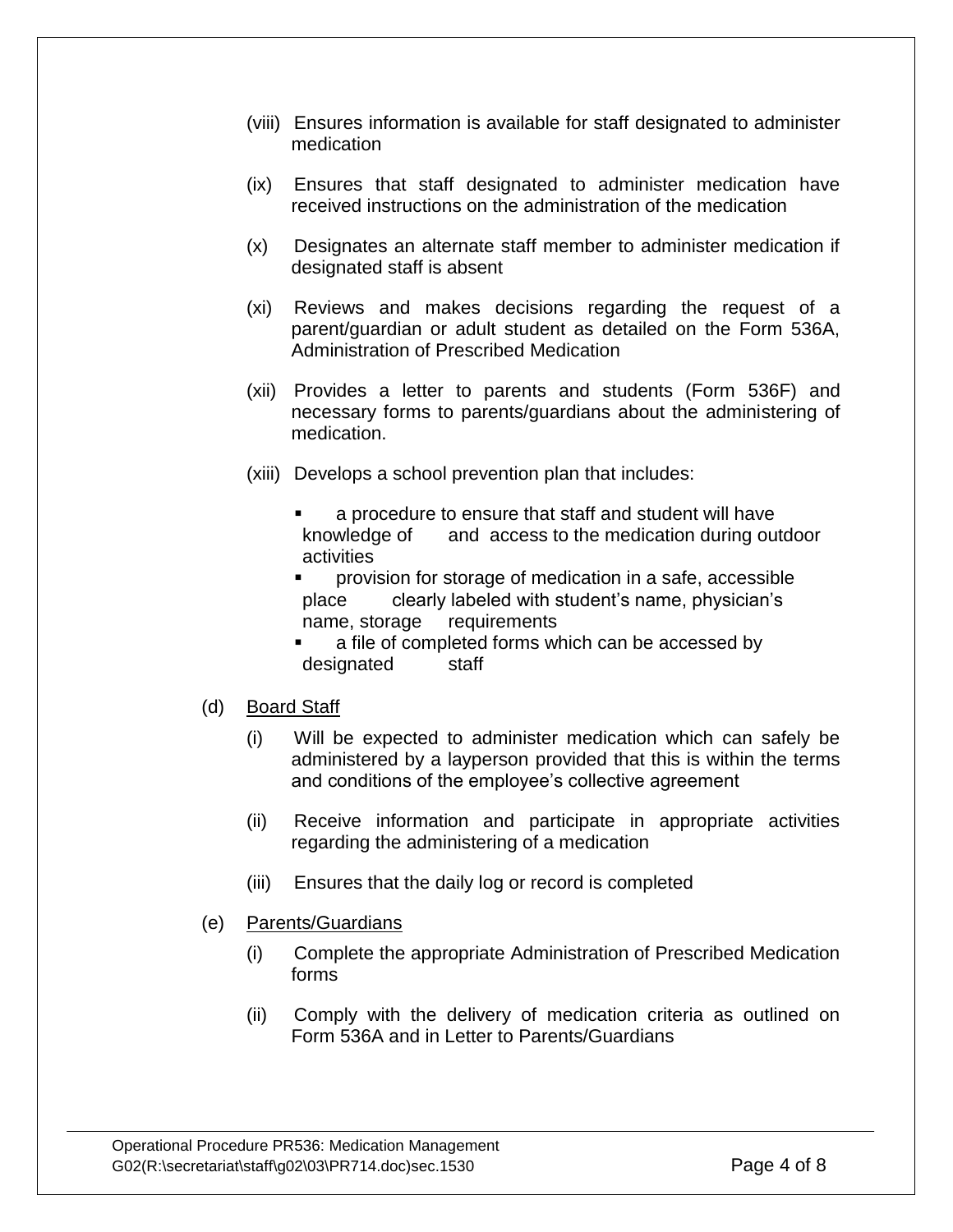- (iii) Meet with school staff as required, to review the manner of administration of the medication and any related issues.
- (iv) Provide up-to-date health and medical information about their child for purposes of this Procedure
- (v) Provide up to a maximum of one week's medication in correct dosage under normal circumstances
- (f) Student
	- (i) Complies with taking medication as arranged and approved by the principal
	- (ii) Will understand that sharing his/her medication with other students is a violation of the Board's Safe Schools policy
	- (iii) Will inform school office if taking medication
	- (iv) Will comply with procedures regarding only a maximum of one week's dosage stored at the school
	- (v) Aware of the Toronto District School Board's Caring and Safe School Policy (P051) and Restrictions on Alcohol, Drug, and Tobacco Use Policy (P0XX) regarding the possession of controlled drugs
	- (vi) Exception: Circumstances may be such and would be agreed upon regarding secondary school students who may be able and responsible to manage their own prescribed medication
	- (vii) Exception: Students self-administering medication with prior written approval of principal would bring amount sufficient for that day only
- (g) Public Health Nurse
	- (i) Acts in an advisory capacity to principal and staff in order to collaborate and facilitate access to information and other relevant resources.

# **7.0 EVALUATION**

This Procedure will be reviewed as required, but at a minimum every four (4) years after the effective date.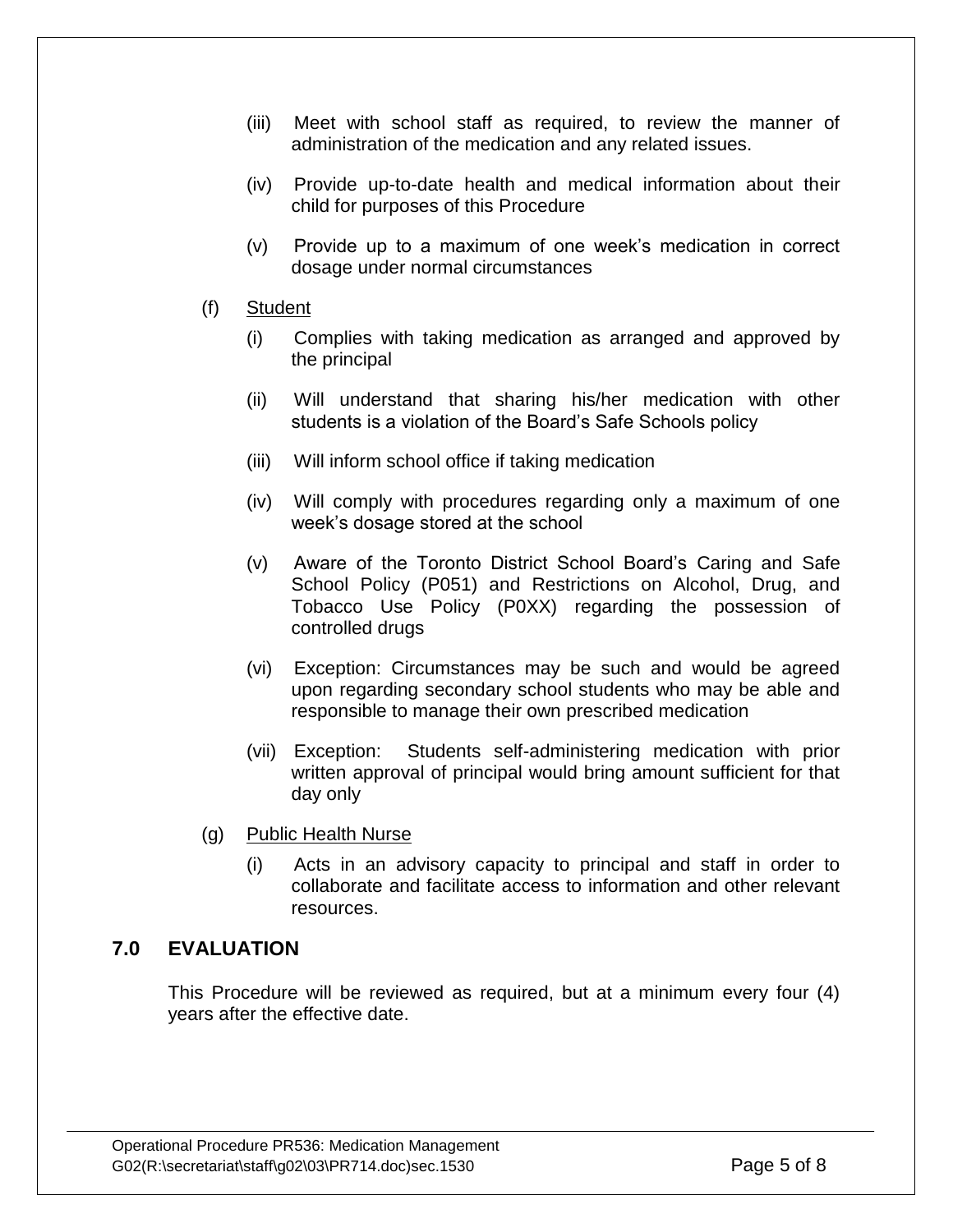# **8.0 APPENDICES**

Appendix A: Sample Letter to Parents/Guardians for Administration of Prescribed Medication to Students

## **9.0 REFERENCE DOCUMENTS**

Policies:

- Caring and Safe School Policy (P051)
- Restrictions on Alcohol, Drug, and Tobacco Use Policy (P0XX)
- Student Health Support Policy (P092)

Procedures:

- Administration of Prescribed Medication (PR536A)
- Caring and Safe School Procedure
- Management of Emergency Medical Concerns (PR536B)
- Student Medical Alert (PR536C)
- Monthly Administration of Medication Record (PR536D)
- Monthly Medical Administration Record (PR536E)
- Sample Letter to Parents/Guardians for Administration of Prescribed Medication to Students (PR536F)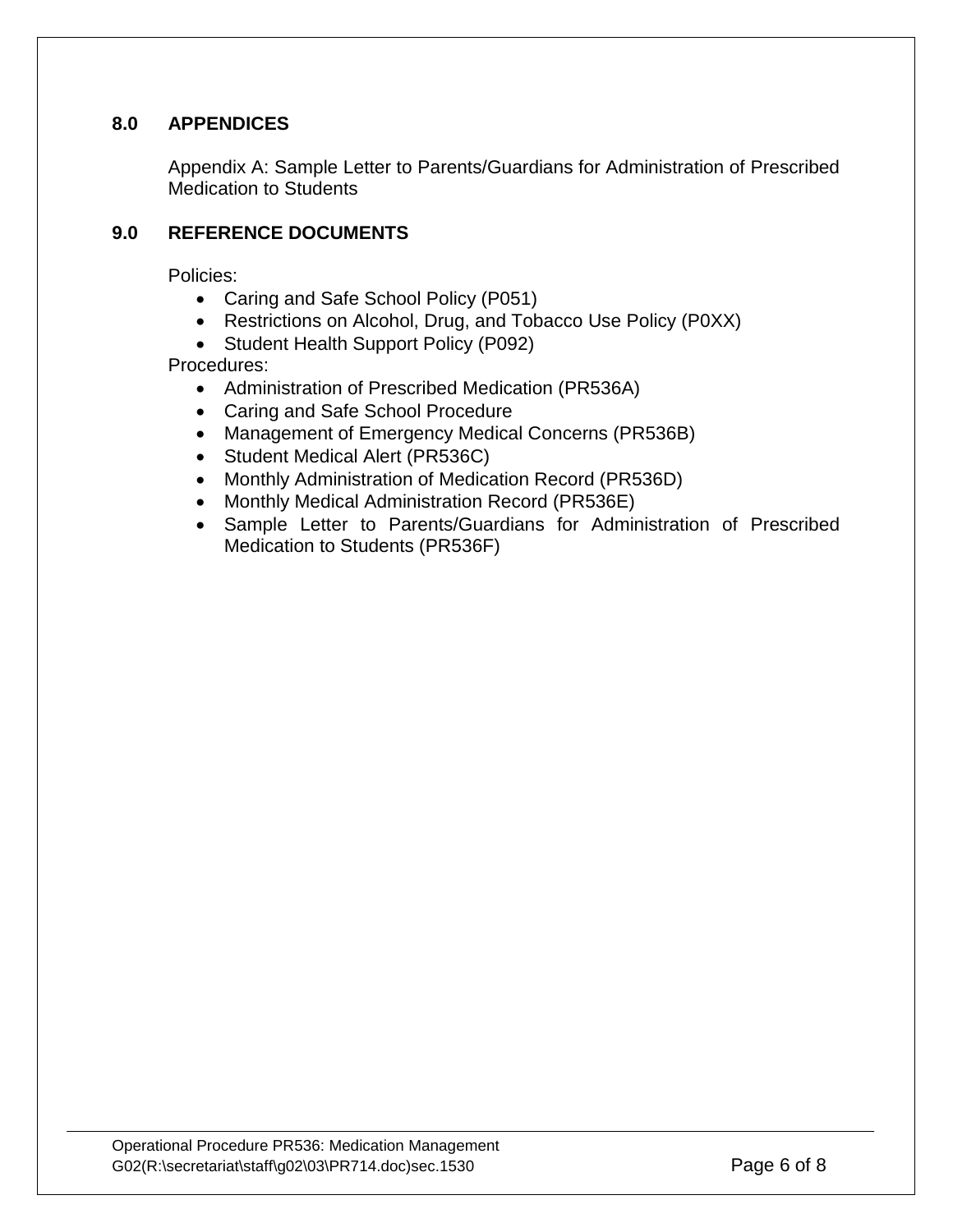Sample Letter to Parents/Guardians for Administration of Prescribed Medication to **Students** 

# [School Letterhead]

Date:

Dear:

You have requested to have prescribed medication administered to your child by school personnel. While it is the responsibility of parents to administer medication to their child, the Board is prepared to agree to undertake this responsibility on the following conditions:

- $\blacksquare$  that the use of medication is prescribed by a physician;
- that the medication is essential for a student to continue to attend school:
- that it is necessary that the medication must be taken during school hours or during school sponsored events;
- that it is not appropriate for the student to self-administer the medication;
- that the student's parent/guardian or other authorized adult is not reasonably able to attend at school to administer the medication.

The following steps must be followed:

- 1. The attached form 536A, Administration of Prescribed Medication must be carefully and fully completed by you and your child's physician before medication is administered at the school.
- 2. The instructions from your physician must be very clearly stated.
- 3. Under normal circumstances, only a maximum of one week's medication can be stored in the school.
- 4. The medication must be delivered by you to the school in the original prescription container, clearly labeled, with student's name, name of the medication, dosage/frequency, physician's name, storage and safekeeping requirements, possible side effects and the medicine must not be stale-dated.
- 5. It is your responsibility to ensure that the medication kept in the school is current and that all medical information about your child and where the school may reach you is up-to-date. This would also pertain to requisite medical information needed for school excursions. You are encouraged to require your child to wear a medical information/alert bracelet or pendant while at school or at school-sponsored activities.

School staff will not administer prescription drugs or over the counter drugs unless authorized in writing by a physician.

The principal will inform school staff and volunteers of your child's need for this medication.